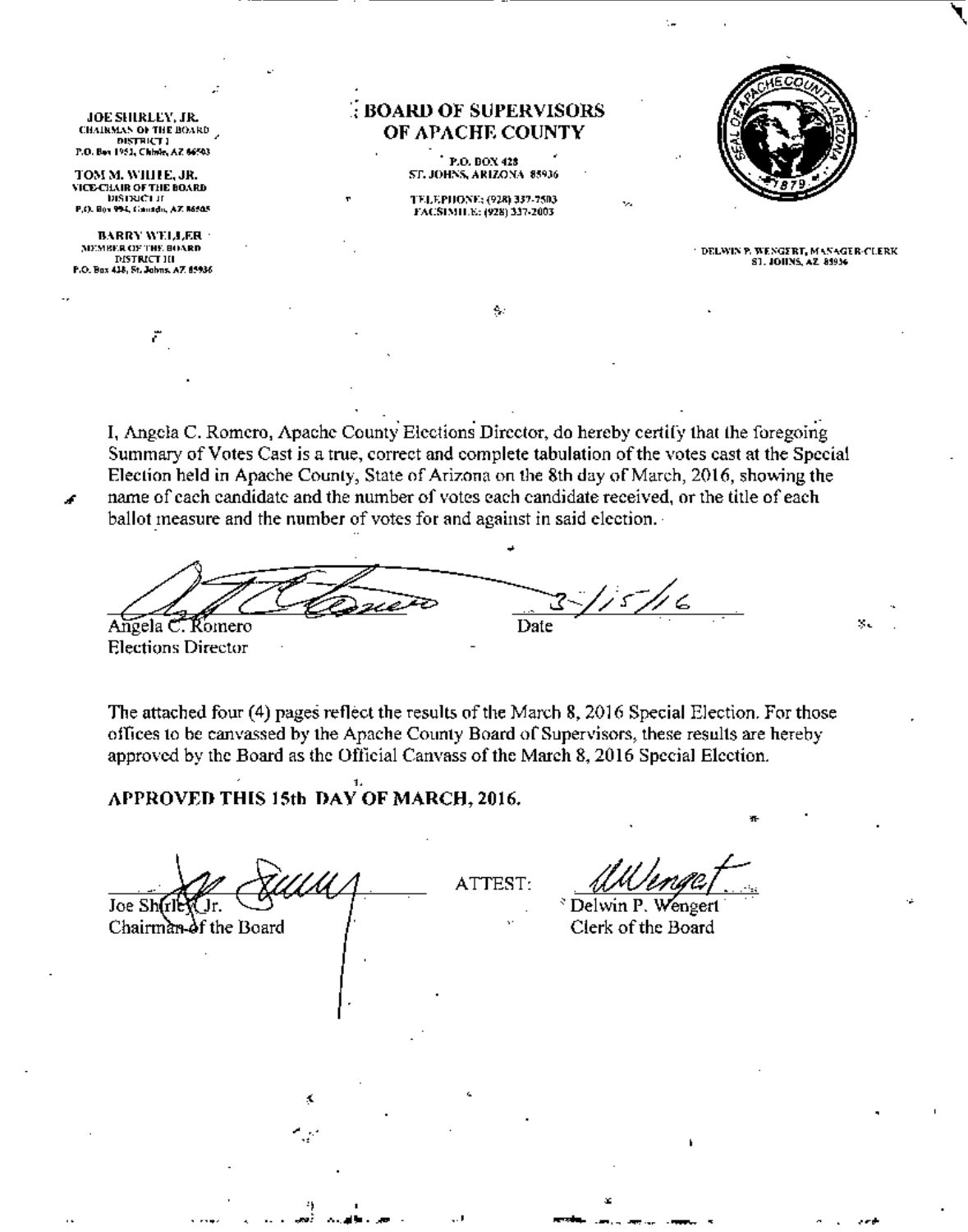| $\mathcal{C}_{\mathcal{C}}$                                                                                                            | Election Summary Report<br>2016 Apache County Special<br>-Summary For Jurisdiction Wide, All Counters, All Races<br>OFFICIAL RESULTS | Date:03/08/16<br>Time:19:41:39<br>Page; 1 of 1 |  |  |
|----------------------------------------------------------------------------------------------------------------------------------------|--------------------------------------------------------------------------------------------------------------------------------------|------------------------------------------------|--|--|
| Registered Voters 371 - Cards Cast 107<br>28.84%                                                                                       | Num. Report Precinct 1 - Num. Reporting 1                                                                                            | 100.00%                                        |  |  |
| Concho Fire District Question<br>Number of Precincts<br>Precincts Reporting<br><b>Times Counted</b><br>Total Votes<br><b>YES</b><br>NO | Total<br>107/371<br>107<br>76<br>-31                                                                                                 | 100.0 %<br>28.8 %<br>71.03%<br>28.97%          |  |  |
| Board Member - Concho FD<br>Number of Precincts<br>Precincts Reporting<br><b>Times Counted</b><br><b>Total Votes</b><br>Write-in Votes | Total<br>107/371<br>62<br>$\mathcal{L}$                                                                                              | 100.0 %<br>28.8 %<br>62 100.00%                |  |  |

 $\mathcal{A} = \mathcal{A} \mathcal{A}$  and  $\mathcal{A} = \mathcal{A} \mathcal{A}$  and  $\mathcal{A} = \mathcal{A} \mathcal{A}$  . The contract of  $\mathcal{A}$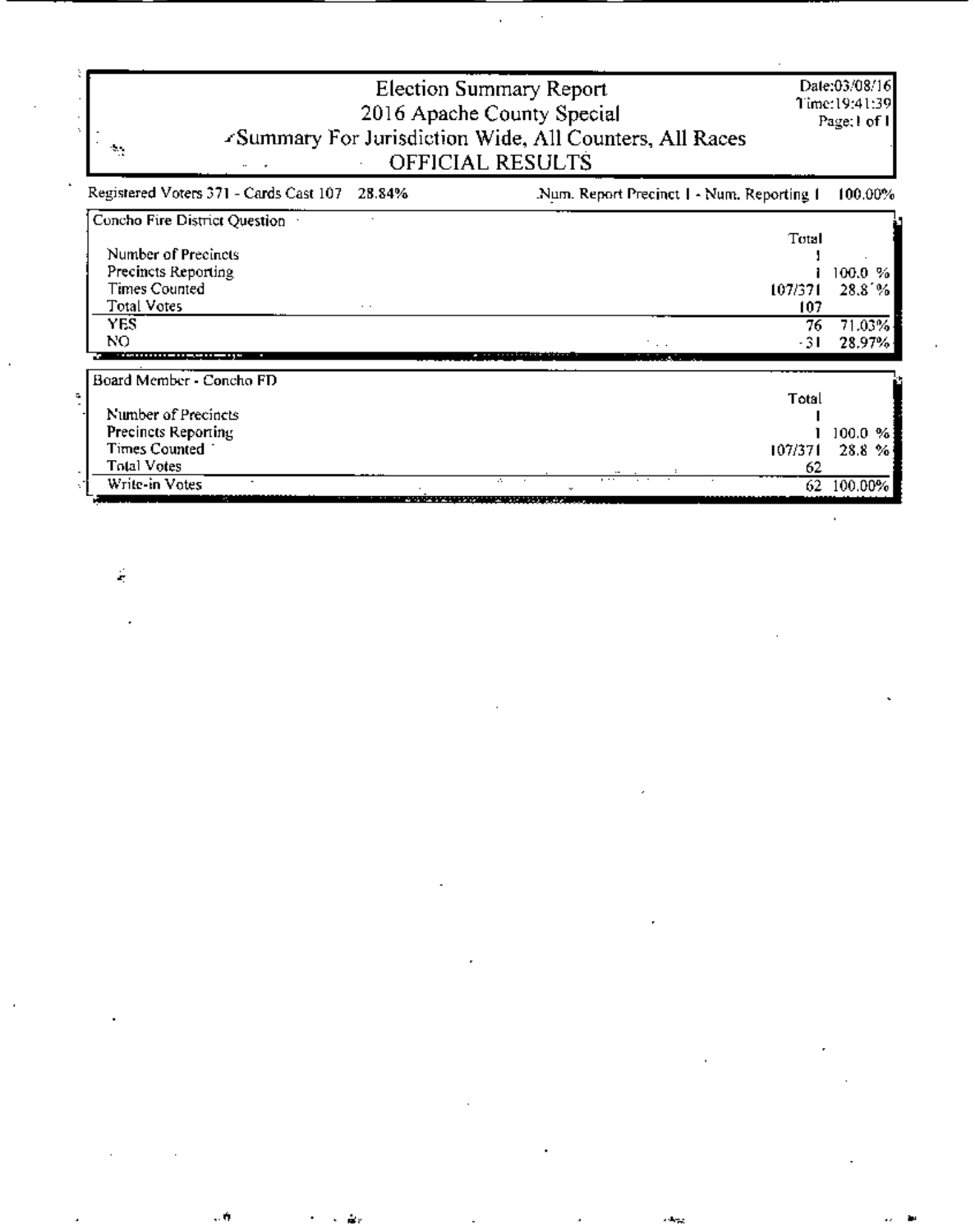|                                |                | $\cdot$ .<br>SOVC For Jurisdiction Wide, All Counters, All Races |                |                               |                  | Statement of Votes Cast<br>2016 Apache County Special<br>OFFICIAL RESULTS |       |  |           |      |    |            |  | Date:03/08/16<br>Time:19:41:56<br>Page: 1 of 2 |  |
|--------------------------------|----------------|------------------------------------------------------------------|----------------|-------------------------------|------------------|---------------------------------------------------------------------------|-------|--|-----------|------|----|------------|--|------------------------------------------------|--|
|                                |                | <b>TURN OUT</b>                                                  |                | Concho Fire District Question |                  |                                                                           |       |  |           |      |    |            |  |                                                |  |
|                                | Reg.<br>Voters | l Cards<br>Cast                                                  | l ‰<br>Turnoul | Reg.<br>Voters                | Times<br>Counted | Total<br>Votes                                                            | i yes |  |           | INO. |    |            |  |                                                |  |
| Jurisdiction Wide<br>09 Concho | 371            | 107.                                                             | 28.84%         | 371                           | 107              | LU7                                                                       |       |  | 76 71.03% |      |    | 131 28.97% |  |                                                |  |
| 1oul                           | 371            | 107                                                              | 28 84%         | 371                           | 107              | 107                                                                       |       |  | 76 71,03% |      | 31 | 28.97%     |  |                                                |  |

 $\mathcal{L}^{\mathcal{L}}(\mathcal{L}^{\mathcal{L}})$  and the contract of the contract of the contract of the contract of the contract of the contract of the contract of the contract of the contract of the contract of the contract of the contrac

 $\label{eq:2.1} \mathcal{L}(\mathcal{L}(\mathcal{L})) = \mathcal{L}(\mathcal{L}(\mathcal{L})) = \mathcal{L}(\mathcal{L}(\mathcal{L})) = \mathcal{L}(\mathcal{L}(\mathcal{L})) = \mathcal{L}(\mathcal{L}(\mathcal{L}))$ 

 $\label{eq:2.1} \mathcal{L}(\mathcal{L}^{\mathcal{L}}_{\mathcal{L}}(\mathcal{L}^{\mathcal{L}}_{\mathcal{L}})) = \mathcal{L}(\mathcal{L}^{\mathcal{L}}_{\mathcal{L}}(\mathcal{L}^{\mathcal{L}}_{\mathcal{L}})) = \mathcal{L}(\mathcal{L}^{\mathcal{L}}_{\mathcal{L}}(\mathcal{L}^{\mathcal{L}}_{\mathcal{L}}))$ 

 $\label{eq:2.1} \frac{1}{\sqrt{2}}\int_{\mathbb{R}^3}\frac{1}{\sqrt{2}}\left(\frac{1}{\sqrt{2}}\right)^2\frac{1}{\sqrt{2}}\left(\frac{1}{\sqrt{2}}\right)^2\frac{1}{\sqrt{2}}\left(\frac{1}{\sqrt{2}}\right)^2\frac{1}{\sqrt{2}}\left(\frac{1}{\sqrt{2}}\right)^2.$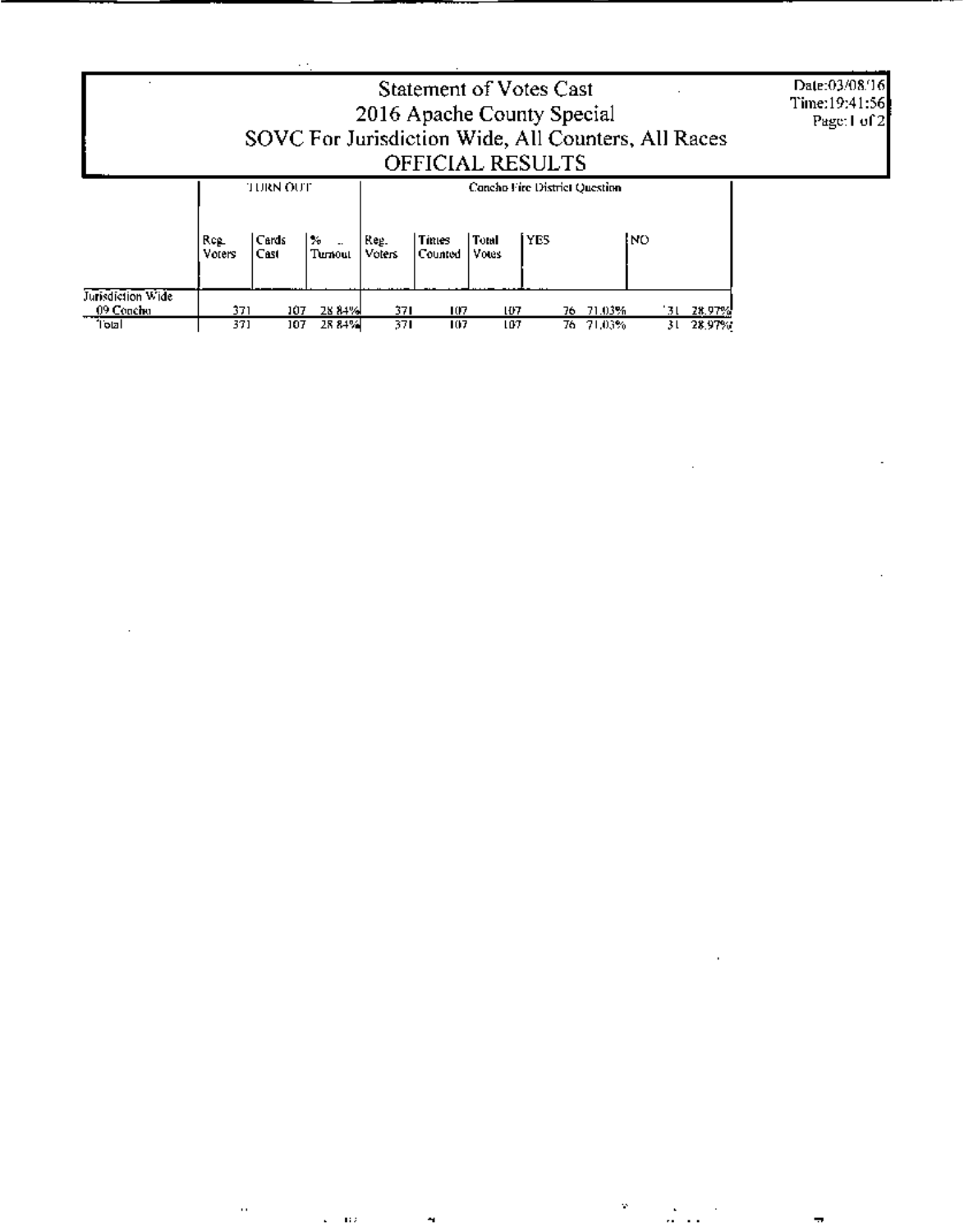|                                | SOVC For Jurisdiction Wide, All Counters, All Races | Date:03/08/16.<br>Time: 19:41:56<br>Page:2 of 2 |                                            |                                |  |  |
|--------------------------------|-----------------------------------------------------|-------------------------------------------------|--------------------------------------------|--------------------------------|--|--|
|                                | keg.<br>Voters                                      | Times<br>Counted                                | Board Member - Concho FD<br>Total<br>Votes | Write-In Votes                 |  |  |
| Jurisdiction Wide<br>09 Concho | 371                                                 | 107                                             | 62.                                        | 62 100.00%<br>62 100.00%<br>62 |  |  |

 $\mathcal{L}_{\mathcal{A}}$ 

 $\mathcal{L}^{\text{max}}_{\text{max}}$  and  $\mathcal{L}^{\text{max}}_{\text{max}}$ 

 $\mathcal{L}(\mathbf{q})$  and  $\mathcal{L}(\mathbf{q})$